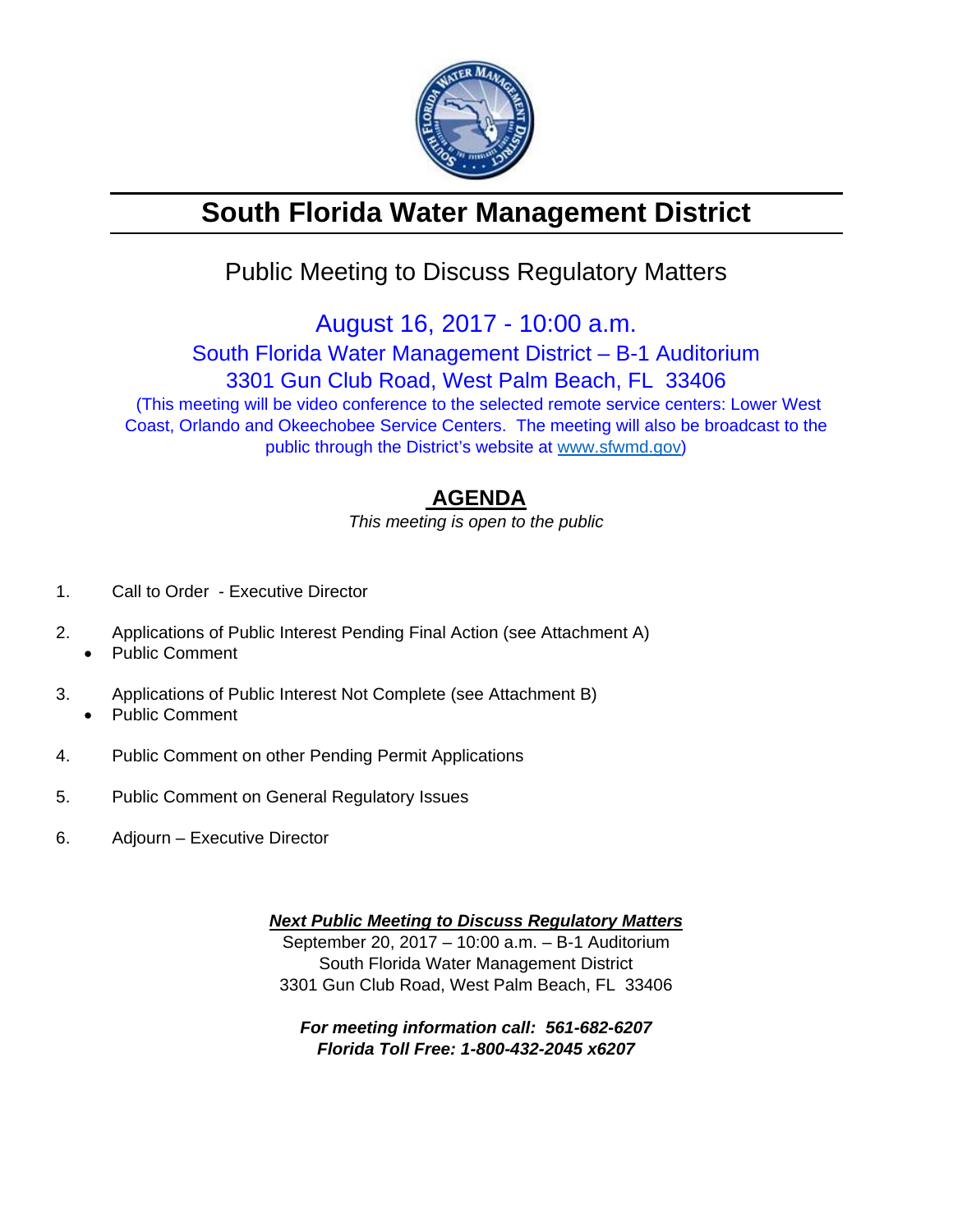#### **Applications of Public Interest PENDING FINAL ACTION Public Meeting to Discuss Regulatory Matters** BAP\_AGENDA\_HPC\_APPS **South Florida Water Management District**

Report run on: August 9, 2017

### **ATTACHMENT A**

| <b>County</b>  |                        | App No /<br>Permit No  Project Name                         | <b>Permittee</b>                                                            | Default date | <b>Waiver Exp</b><br>\date \ |
|----------------|------------------------|-------------------------------------------------------------|-----------------------------------------------------------------------------|--------------|------------------------------|
| A-1 PALM BEACH | 150922-3<br>13-05321-P | ALL ABOARD FLORIDA NORTH-SOUTH RAIL<br>CORRIDOR SEGMENT D09 | ALL ABOARD FLORIDA OPERATIONS, L.L.C.<br>FLORIDA EAST COAST RAILWAY, L.L.C. | 21-AUG-2016  |                              |